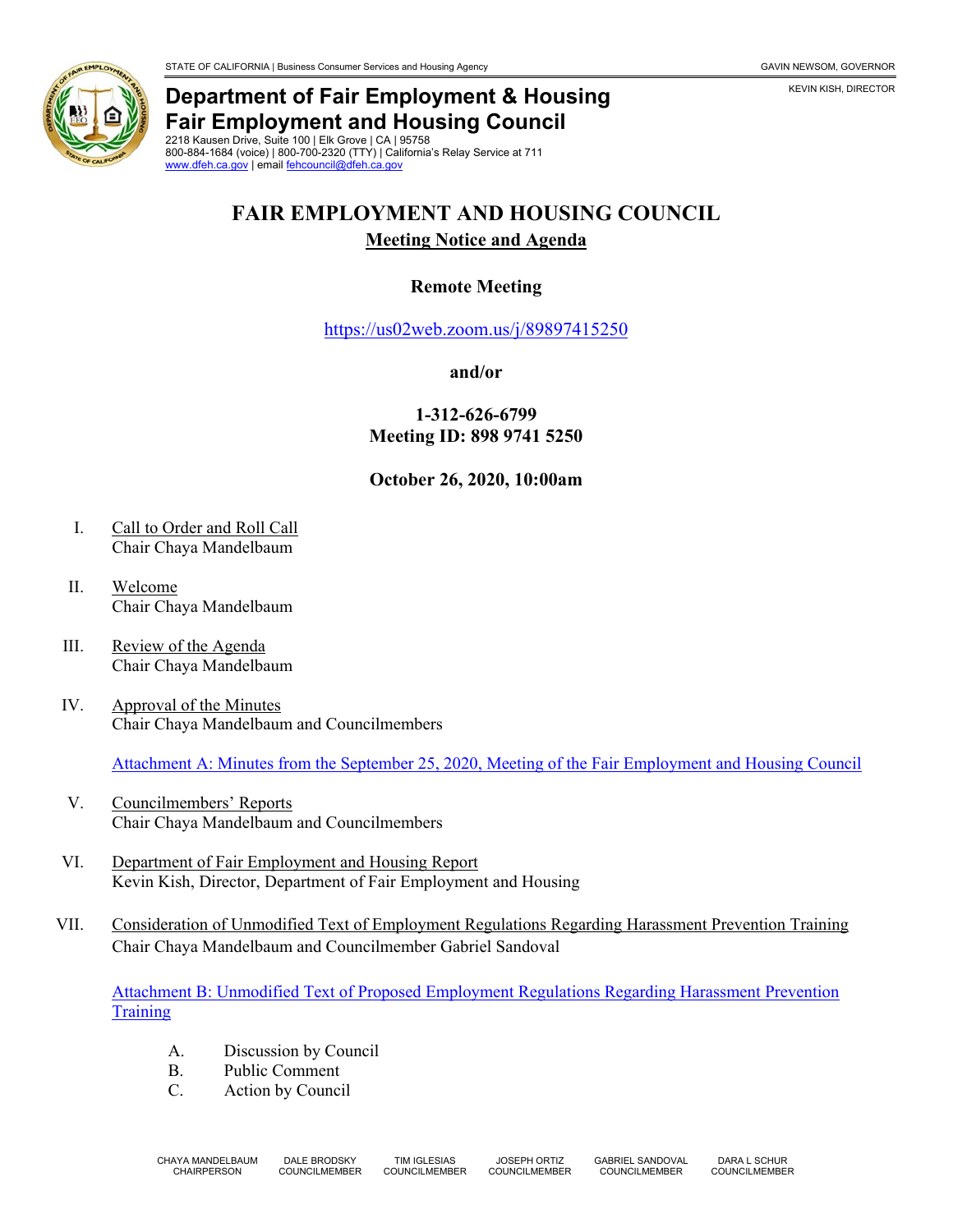- VIII. Update from Government Code Section 11135 Regulations Subcommittee Councilmembers Dale Brodsky and Dara Schur
	- A. Discussion by Council
	- B. Public Comment
- IX. Update from Housing Regulations Regarding Definitions; Intentional Discrimination; Discriminatory Advertisements, Statements, and Notices; Consideration of Income; Residential Real Estate-Related Practices; and Disability Subcommittee Councilmembers Dara Schur and Tim Iglesias
	- A. Discussion by Council
	- B. Public Comment
- X. Update from Criminal History & Employment Hearing Subcommittee Chair Chaya Mandelbaum and Councilmember Gabriel Sandoval
	- A. Discussion by Council
	- B. Public Comment
- XI. Update from Criminal History & Work Opportunity Tax Credit Subcommittee Councilmembers Joseph Ortiz and Gabriel Sandoval
	- A. Discussion by Council
	- B. Public Comment
- XII. Update from Accommodation of Associational Disability Subcommittee Chair Chaya Mandelbaum and Councilmember Dale Brodsky
	- A. Discussion by Council
	- B. Public Comment
- XIII. Update from Hate Violence Hearing Subcommittee Councilmembers Joseph Ortiz and Dale Brodsky
	- A. Discussion by Council
	- B. Public Comment
- XIV. Discussion Regarding Additional Subcommittee Assignments Chair Chaya Mandelbaum and Councilmembers
	- A. Discussion by Council
	- B. Public Comment
	- C. Action by Council
- XV. Further Public Comment
- XVI. Adjournment

\_\_\_\_\_\_\_\_\_\_\_\_\_\_\_\_\_\_\_\_\_\_\_\_\_\_\_\_\_\_\_\_\_\_\_\_\_\_\_\_\_\_\_\_\_\_\_\_\_\_\_\_\_\_\_\_\_\_\_\_\_\_\_\_\_\_\_\_\_\_\_\_\_\_\_\_\_\_\_\_\_\_\_\_\_\_\_\_\_\_\_\_\_\_\_\_\_ Meetings of the Fair Employment and Housing Council (Council) of the Department of Fair Employment and Housing (DFEH) are open to the public except when specifically noticed otherwise in accordance with the Open Meeting Act. Public comments will be taken on agenda items at the time the specific item is raised. The Council may take action on any item listed on the agenda, unless listed as informational only. All times are approximate and subject to change. Agenda